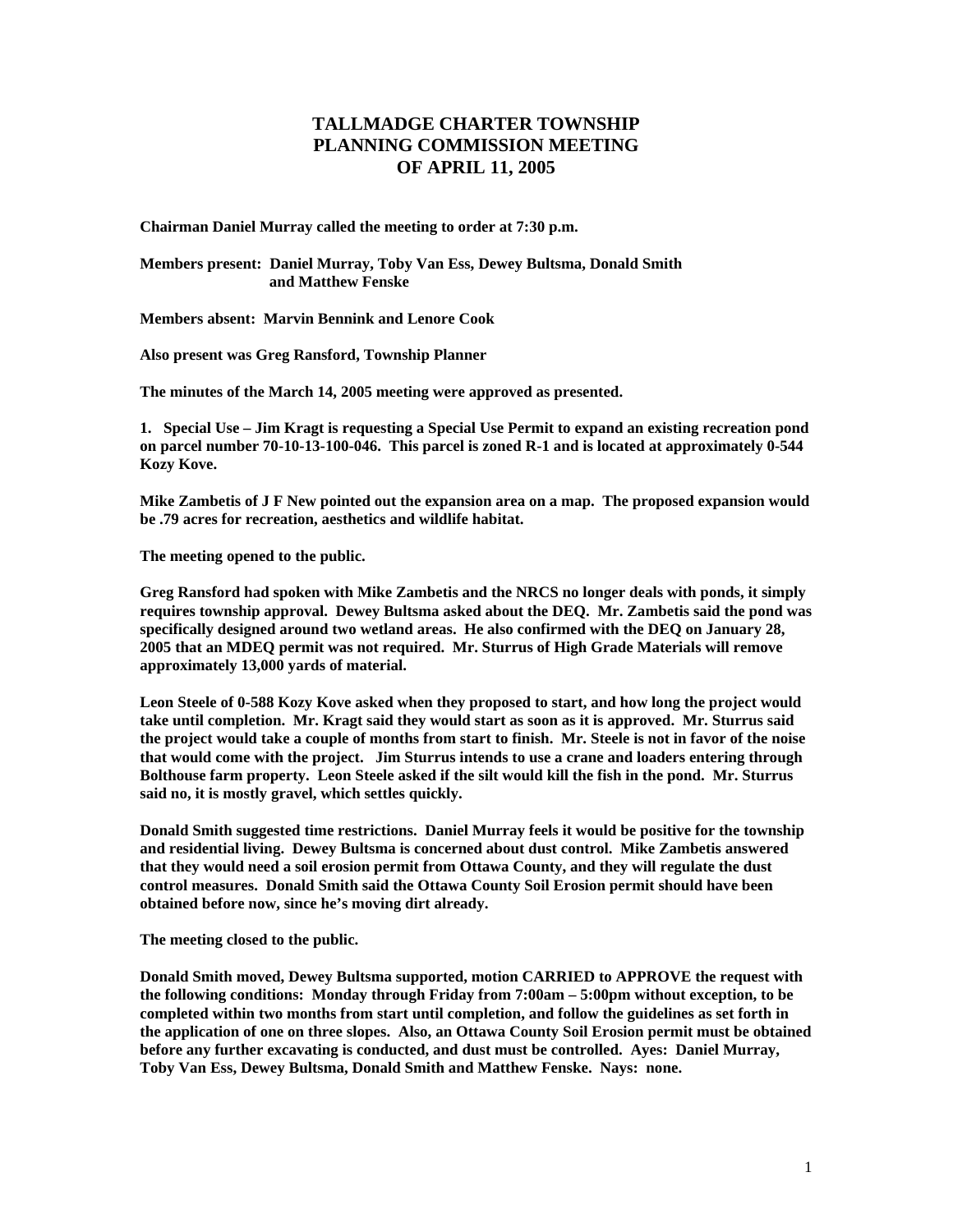**2. Special Use – Verizon Wireless is requesting a Special Use permit to construct a wireless communication facility at 3186 Lake Michigan Drive. This parcel number 70-10-21-300-008 is zoned R-1.** 

**Daniel Murray referred to the report submitted by Greg Ransford. Claudine Anton, a representative from Verizon Wireless said they are proposing a 175' monopole within a 100' x 100' lease area, and there would be room for additional carriers. In addition, they intend to install a 6' chain link fence with landscaping around the site compound. The highest elevation on that property is about 630'.** 

**Donald Smith asked if it would be possible to co-locate on the towers at Grand Valley State University. Ms. Anton said there are technical requirements, and the Grand Valley site is too far away to co-locate. She added that the proposed 175' monopole would not require lighting. They did have FAA approval, however that has expired and a new application has been filed. They cannot build without FAA approval. Ms. Anton said no other location works for the coverage they need; they have been working on this for two years. Someone on behalf of the church on which property the proposed tower would be located said he has been working with Verizon, and he is happy with the proposal.** 

**Greg Ransford confirmed the township zoning ordinance requires towers in the commercial district unless the applicant provides proof from an engineer that there would be more appropriate coverage capabilities in a noncommercial district. Mr. Ransford recommended approval of the proposed request; the commercial district is approximately ¼ mile away, however it is at a lower elevation.** 

**Daniel Murray said the township had an outside opinion at the time of a previous request, and he feels it should be in the commercial district. He is not convinced it should be allowed in Residential. Ms. Anton said they could locate in the commercial district, but it would require a 210' monopole, which would need a variance and lighting. Greg Ransford said our engineer recommends approval as submitted, being it would be structurally sound and of favorable construction.** 

**Ms. Anton believes there are more residents that would be in close proximity in the commercial district, since the church parcel is so large. Greg Ransford said he trusts Verizon's engineer. Daniel Murray said this went under great scrutiny during a previous request, and wants to make sure the Planning Commission makes an informed decision. Donald Smith said it is probably not a bad location, however he would prefer a location within the commercial district. Dewey Bultsma added that some are put on Consumers Energy poles.** 

**Greg Ransford referred to Moore and Bruggink's review and the idea of setting a tower on property large enough in case it falls over, and wondered if any property in the commercial district would be large enough. Toby Van Ess said if it did collapse to the east on the proposed property, it would land on an adjacent parcel. The representative from the church said that because of the construction, it would collapse within that area; it is designed not to fall straight over. Ms. Anton said anything over 200' needs lighting. Matthew Fenske said light pollution is the most intrusive.** 

**Matthew Fenske moved, Dewey Bultsma supported, motion CARRIED to TABLE the request pending further clarification from the Township Board regarding a professional opinion, also for the applicant to provide further engineering correspondence, mainly providing an assessment considering any property within the commercial district available for a tower. Ayes: Daniel Murray, Toby Van Ess, Dewey Bultsma, Donald Smith and Matthew Fenske. Nays: none.** 

**3. Receipt of Wright Township letter – Consideration of a joint planning meeting. Tallmadge had mailed Wright Township a notice of intent to plan, and Wright responded with a request for a joint meeting. Toby Van Ess suggested inviting Wright Township to our Planning Commission meeting when we discuss the bordering area along Hayes, specifically when it comes to considering changing the Master Plan from Agricultural to Rural Preserve. The Planning Commission then decided it**